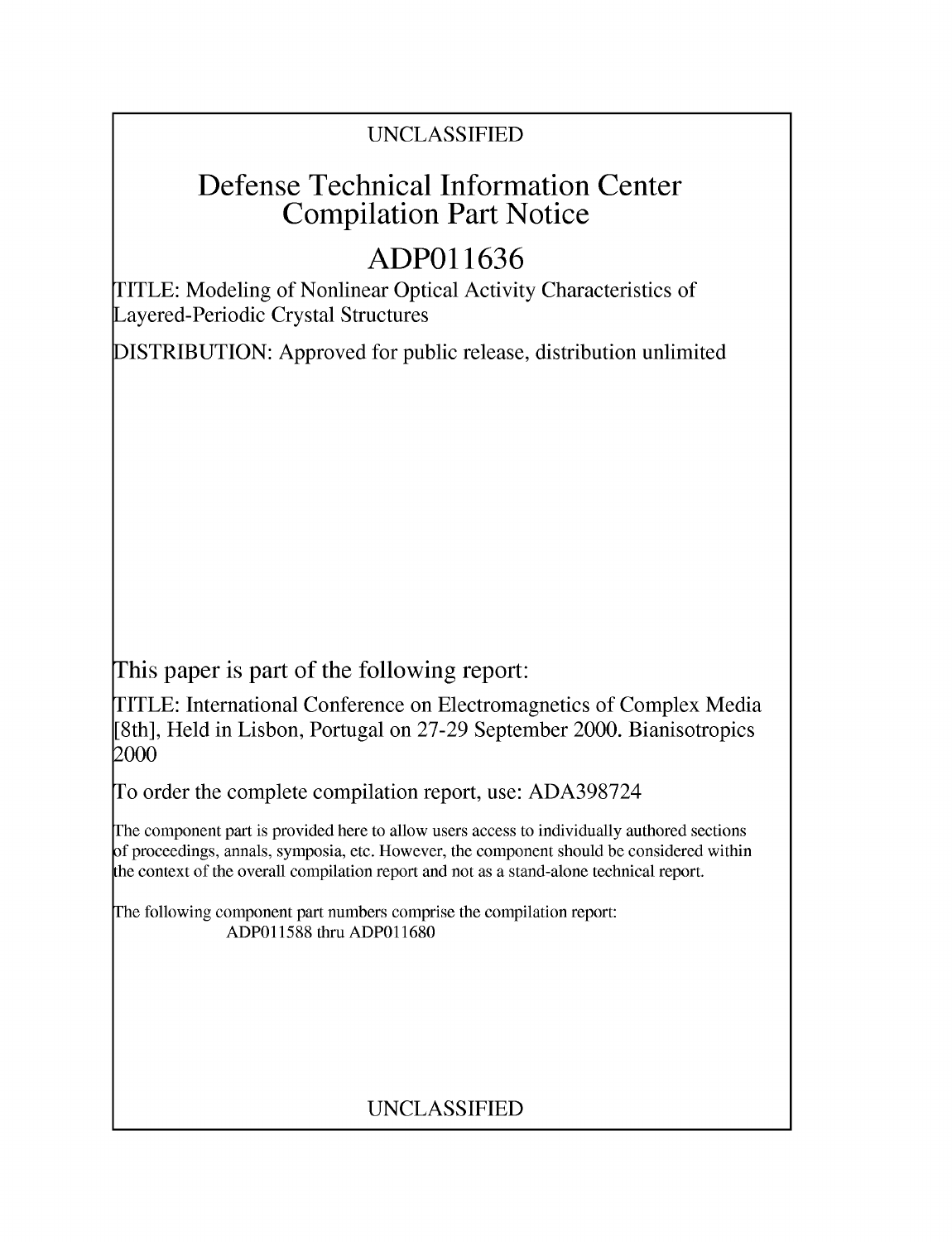# Modeling of Nonlinear Optical Activity Characteristics of Layered-Periodic Crystal Structures

E. G. Starodubtsev and **0.** D. Asenchik

Gomel State Technical University October av. 48, 246746 Gomel, Belarus Fax: + 375 - 232 - 479165; email: starodub@ggtu.belpak.gomel.by

#### Abstract

Analytical and numerical modeling of tensor characteristics of nonlinear optical activity for layered-periodic crystal structures (superlattices) is carried out. Calculations are executed in frames of the long wavelength approximation for electromagnetic field at neglecting of the harmonics generation and effect of the probe wave on the effective medium optical characteristics. The relations determining nonlinear optical activity, electrogyration effective tensors for the structures from bianisotropic layers are derived. The detailed analysis is made for the superlattices formed by cubic crystals of GaAs-type. Domains of parameters values at which the effective nonlinear gyrotropy characteristics exceed ones for the monocrystal components of the superlattices are ascertained.

#### **1.** General Relations

Effects of parametric crystal optics of layered-periodic structures or superlattices (SL) are intensively investigated last time. Even in frames of the long wavelength approximation for electromagnetic field (the case of short-period SL) these structures can exhibit electrooptical, gyrotropic, magnetooptical properties which are distinguished from ones for the monocrystals forming SL [1-3]. The aim of the paper is investigation of nonlinear optical activity (NLOA) and electrogyration in short-period SL. For the description of electromagnetic properties of SL with account of NLOA one can use material equations [4]

$$
D_q = [\varepsilon_{qj}] E_j + i[\alpha_{qj}] H_j, \qquad B_q = \mu_{qj} H_j - i[\alpha_{jq}] E_j,
$$
\n(1)

where  $i^2 = -1$ , and the quantities

$$
[\varepsilon_{qj}] = \varepsilon_{qj} + \chi_{qjk} E_k^0 + \theta_{qjkl} E_k^0 E_l^0, \qquad [\alpha_{qj}] = \alpha_{qj} + \nu_{qjk} E_k^0 + \tau_{qjkl} E_k^0 E_l^0 \tag{2}
$$

are the tensors of dielectric permittivity and optical activity depending on the field of the monochromatic controlling wave  $\mathbf{E}^0$ ,  $q,j,k,l=1,2,3$ . In Eqs. (2) tensors  $\chi$  and  $\theta$  describing nonlinear dielectric properties are real and symmetric relatively to any permutation of the indexes that corresponds to non-absorbing media. The forms of characterizing NLOA real pseudotensors  $v$  and  $\tau$ are determined by the crystallographic symmetry of the medium [4]. We will assume satisfying Eqs. (1) and (2) for the monocrystal layers and for the short-period SL at substitution of the corresponding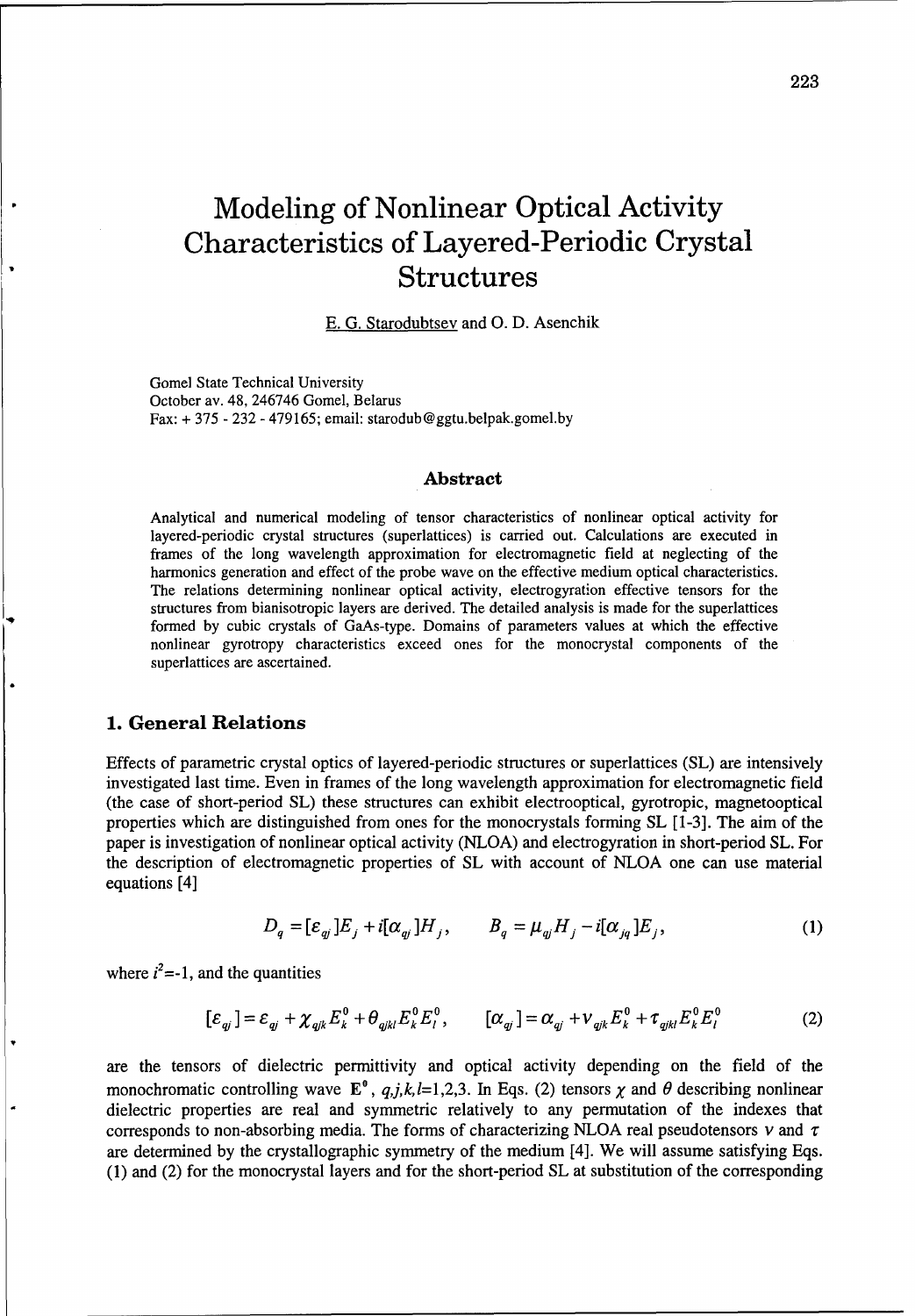material tensors for the effective tensors. According to Eqs. (1), components of magnetic permeability tensor u are supposed to be not depending on the controlling electric field  $E^0$ .

The general forms of effective tensors  $\varepsilon^{(e)}$ ,  $\chi^{(e)}$ ,  $\theta^{(e)}$  and pseudotensor  $\alpha^{(e)}$  of linear optical activity were determined (see Refs. in [1,2]). Analogically to [4], let us consider NLOA in the given field approximation, at neglecting: 1) generation of harmonics in the effective medium, 2) effect of the probe wave with a low intensity on the material characteristics of SL. Moreover, the following assumptions will be used: 1) tensors  $\varepsilon$  (non-disturbed by field  $\mathbf{E}^0$ ) and  $\mu$  are diagonal, 2)  $\mu$ >  $\alpha$ x.  $\tau$ >> $\alpha\theta$ , that takes place in a wide range of parameters values [5.6].

Then the methods described in  $[2,3]$  and Eqs. (1) and (2) lead to the expressions

$$
(\mu_{33}\varepsilon_{33})^{-1}v_{33j}, \quad (\mu_{33}\varepsilon_{33}\varepsilon_{33}^{0})^{-1}v_{333}, \quad \varepsilon_{33}^{-1}v_{3jj}, \quad (\varepsilon_{33}\varepsilon_{33}^{0})^{-1}v_{3i3}, \quad \mu_{33}^{-1}v_{i3j},
$$
  

$$
(\mu_{33}\varepsilon_{33}^{0})^{-1}v_{i33}, \quad v_{ijn}, \quad (\varepsilon_{33}^{0})^{-1}v_{ij3}, \quad (3)
$$

$$
(\mu_{33}\varepsilon_{33})^{-1}\tau_{33ij}, \quad (\mu_{33}\varepsilon_{33}\varepsilon_{33}^{0})^{-1}\tau_{333i}, \quad (\mu_{33}\varepsilon_{33}\varepsilon_{33}^{0})^{-1}\tau_{33i3}, \quad (\mu_{33}\varepsilon_{33})^{-1}(\varepsilon_{33}^{0})^{-2}\tau_{3333}, \quad \varepsilon_{33}^{-1}\tau_{3mij},
$$
  

$$
(\varepsilon_{33}\varepsilon_{33}^{0})^{-1}\tau_{3m3i}, \quad (\varepsilon_{33}\varepsilon_{33}^{0})^{-1}\tau_{3mij}, \quad \varepsilon_{33}^{-1}(\varepsilon_{33}^{0})^{-2}\tau_{3m33}, \quad \mu_{33}^{-1}\tau_{m3ij}, \quad (\mu_{33}\varepsilon_{33}^{0})^{-1}\tau_{m33i}, \quad (4)
$$
  

$$
(\mu_{33}\varepsilon_{33}^{0})^{-1}\tau_{m3i3}, \quad \mu_{33}^{-1}(\varepsilon_{33}^{0})^{-2}\tau_{m333}, \quad \tau_{ijmn}, \quad (\varepsilon_{33}^{0})^{-1}\tau_{ij3m}, \quad (\varepsilon_{33}^{0})^{-1}\tau_{ijmn}, \quad (\varepsilon_{33}^{0})^{-2}\tau_{ij33},
$$

where i,j,m,n=1,2. Here  $\varepsilon$  and  $\varepsilon^0$  are the permittivity tensors corresponding to the frequencies of the probe and controlling electric fields. At averaging of the form

$$
A^{(e)} = xA^{(1)} + (1-x)A^{(2)},\tag{5}
$$

where  $x = d^{(1)}/D$  is the relative thickness of the first layer in the SL period D, upper indexes e, 1,2 here and below denote the quantities characterizing the effective medium, the first and the second crystal layers in the SL period, expressions (3,4) determine all the components of effective tensors  $v^{(e)}$ ,  $\tau^{(e)}$ describing NLOA. Expressions (3,4) are also true in the case of the constant controlling electric field  $\mathbf{E}^0$ . Then tensors  $v^{(e)}$  and  $\tau^{(e)}$  describe linear and quadratic electrogyration [5] in the considered media.

#### 2. The Structures from GaAs-Type Crystals

Let us determine the form of tensor  $\tau^{(e)}$  in the practically important case of SL formed by cubic crystals of class  $\overline{4}3m$  (GaAs-type). According to [7,8], these crystals are characterized by the following nonzero components of tensor  $\tau$  (the axes of the orthogonal coordinate system are parallel to the axes  $4$ :

$$
\tau_{3311} = \tau_{1122} = \tau_{2233} = -\tau_{2211} = -\tau_{3322} = -\tau_{1133} = \lambda, \qquad \tau_{2323} = \tau_{3131} = \tau_{1212} = -\tau_{3232} = -\tau_{1313} = -\tau_{2121} = \lambda',
$$
  
(6)  

$$
\tau_{3223} = \tau_{1331} = \tau_{2112} = -\tau_{2332} = -\tau_{3113} = -\tau_{1221} = \lambda'',
$$

where  $\lambda$ ,  $\lambda'$ ,  $\lambda''$  are real independent parameters. From expressions (4)-(6) we have (axis Z is perpendicular to the boundaries of the layers)

$$
\tau_{3311}^{(e)} = -\tau_{3322}^{(e)} = \frac{<\lambda/(\mu\epsilon)>}{<1/\mu><1/\epsilon>}
$$
\n
$$
\tau_{3131}^{(e)} = -\tau_{3232}^{(e)} = \frac{<\lambda/(\epsilon\epsilon^{0})>}{<1/\epsilon><1/\epsilon^{0}>}
$$
\n
$$
\tau_{3223}^{(e)} = -\tau_{3113}^{(e)} = \frac{<\lambda''/(\epsilon\epsilon^{0})>}{<1/\epsilon><1/\epsilon^{0}>}
$$

224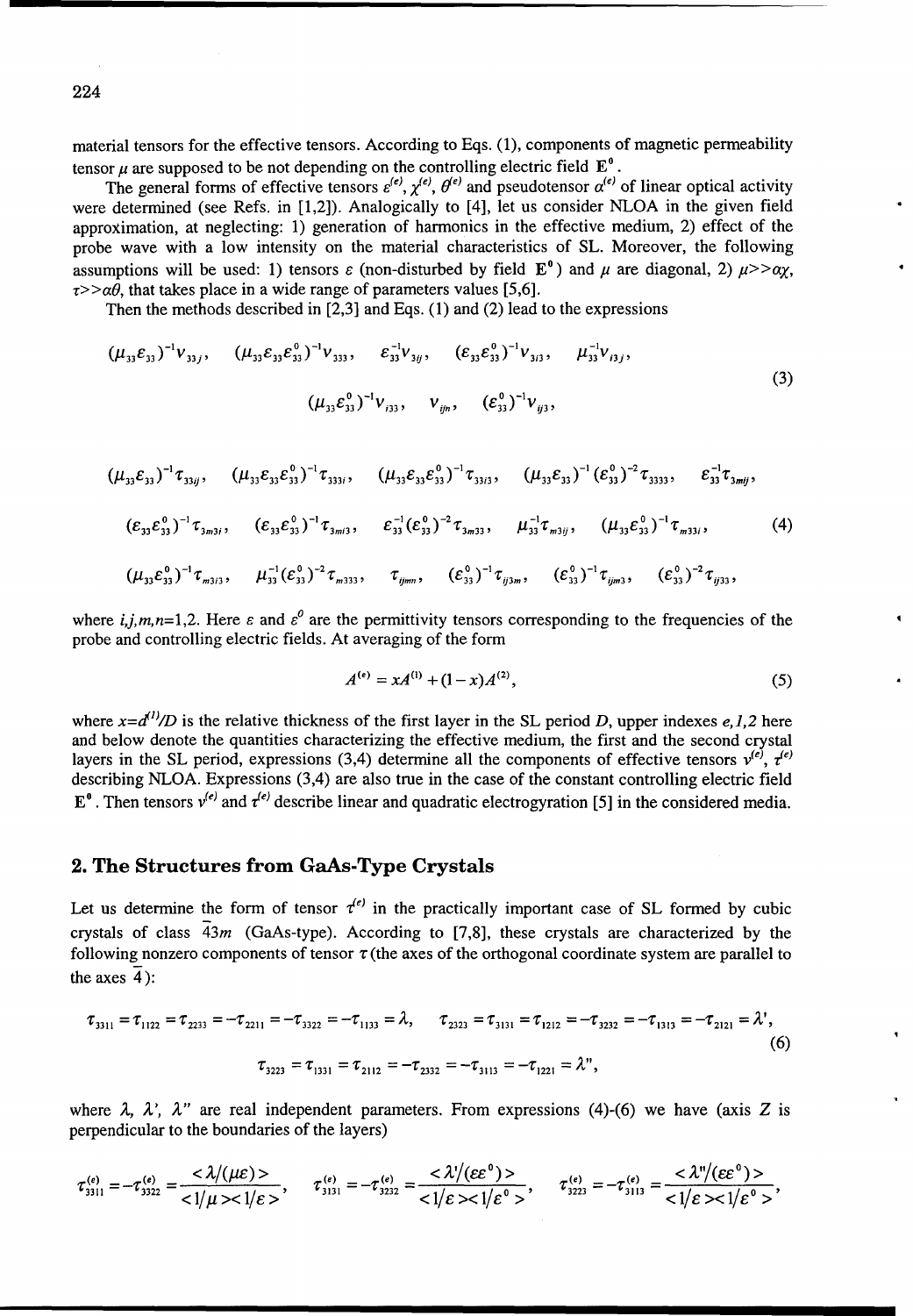$$
\tau_{1331}^{(e)} = -\tau_{2332}^{(e)} = \frac{<\lambda''/(\mu\epsilon^0)>}{<1/\mu><1/\epsilon^0>} , \qquad \tau_{1212}^{(e)} = -\tau_{2121}^{(e)} = <\lambda'>, \qquad \tau_{2112}^{(e)} = -\tau_{1221}^{(e)} = <\lambda''>, \tag{7}
$$

$$
\tau_{2223}^{(e)} = -\tau_{1313}^{(e)} = \frac{<\lambda'/( \mu \varepsilon^0>)}{<1/\mu><1/\varepsilon^0>} , \qquad \tau_{1122}^{(e)} = -\tau_{2211}^{(e)} = <\lambda>, \qquad \tau_{2233}^{(e)} = -\tau_{1133}^{(e)} = \frac{<\lambda/(\varepsilon^0)^2>}{<1/\varepsilon^0>^2}.
$$

In Eqs. (7) and below the angular brackets denote averaging according to Eq. (5). It is seen from Eqs. (6) and (7) that the transition from monocrystals to SL is accompanied by increasing threefold the number of independent components of tensor  $\tau$ . In this case the indexes of the nonzero components of  $\tau$  do not change. According to [7,8], the general form of this tensor in Eq. (7) has no analogues among monocrystal media. That determines the main characteristic properties of exhibition of NLOA and electrogyration in the considered SL and points to wide opportunities of creating new NLOA materials on the basis of SL.

Values of some components of  $\tau^{(e)}$  in Eqs. (7) can exceed the values of the analogical quantities of the monocrystals originating the SL. These components, besides ones which are equal to quantities  $\pm < \lambda >$ ,  $\pm < \lambda' >$ ,  $\pm < \lambda'' >$ , can be written in the form

$$
\lambda^{(e)} = \frac{\langle \lambda/(ab) \rangle}{\langle 1/a \rangle \langle 1/b \rangle},\tag{8}
$$

where  $\lambda$  and  $a$ ,  $b$  are scalar parameters taking on values  $\lambda$ ,  $\lambda'$ ,  $\lambda''$  and  $\mu$ ,  $\varepsilon$ ,  $\varepsilon^0$  correspondingly. Then a domain of the parameters values, satisfying the condition  $\lambda^{(e)} > \lambda^{(2)} > \lambda^{(1)}$ , is determined by the system of inequalities

$$
l < 1, \quad 0 < x < 1, \quad \alpha > 0, \quad \beta > 0, \quad (1 - \alpha)(1 - \beta)(1 - x) > 1 - l,\tag{9}
$$

where  $l = \lambda^{(1)}/\lambda^{(2)}$ ,  $\alpha = a^{(1)}/a^{(2)}$ ,  $\beta = b^{(1)}/b^{(2)}$ .

According to system (9) an amplification of the considered induced gyrotropy properties at forming SL can take place at a small difference between the NLOA constants  $(l \approx 1)$  and a strong difference between the dielectric  $(\varepsilon, \varepsilon^{(0)})$  and magnetic  $(\mu)$  constants  $(\alpha \neq 1, \beta \neq 1)$  of the SL components. In particular, at nonmagnetic layers satisfying the condition  $\lambda^{(e)} > \lambda^{(2)} > \lambda^{(1)}$  is not possible for all the components of tensor  $\tau^{(e)}$  in Eqs. (7), besides  $\tau^{(e)}_{2233} = -\tau^{(e)}_{1133}$ .



Fig. **1** Fig. 2